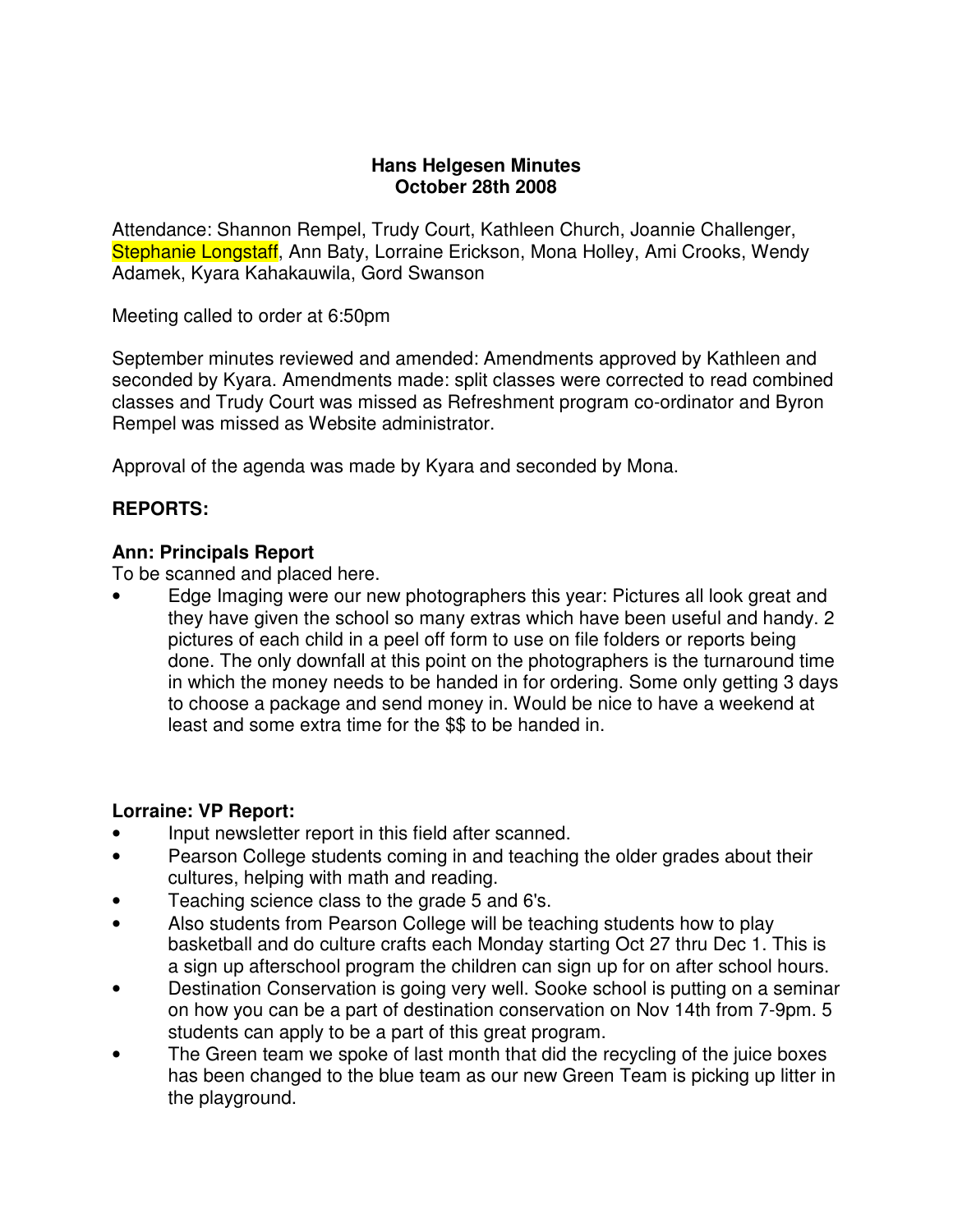- 1/3 of our energy cost is from lights being on in the building, looking at ways of reducing our light usage. (i.e., lights off in classrooms during recess, lunch, when they leave the class for gym or computer time.) Every second the lights aren't on is energy and money saved. Anyone wanting to learn more is welcome to contact Lorraine.
- Let's Read Program is going well. The ribbons have been purchased as well as the book charms.

# **Joannie: Teacher Rep report:**

- Pro-D day you may have noticed many cars in the school parking lot. Teachers chose to use that day to read up on course materials and different books in their own classrooms and then they got together to discuss with each other the books they read and took notes and shared ideas. Many teachers belong to a reading book club.
- Cross Country had a great turnout. About 1/3 of the school, 60 kids participated at both meets this fall.
- Halloween there will be a Haunted Castle being made and put on Mrs. Challenger's grade 3 class. The entire school will take turns going thru the room and parents have been invited as well to view the castle up to 1:30pm that day.

# **Shannon: President's Report.**

- The BCCPAC just had a By Election in which Shannon voted Trudy Court on behalf of our PAC to be 1st Vice President of the BCCPAC. Trudy has put in countless hours at our school and represented Hans Helgesen at conference for the past 4 years. She has so much experience and passion for the school that she was a perfect nominee we thought.
- The Scholastic Book Fair is to be run from Nov 26-Dec 3 which is a great fundraiser for books for the school. However at this time there is no one to organize and set up the fair. Ami Crooks offered Lea Porters services as she is the Parent Librarian. We will approach her with the invite to organize the fair and Kathleen and Trudy offered to volunteer but not run it. Will also talk to Dayna Christ-Rowling who is our Parent Volunteer Co-Coordinator to head up some shift workers.
- Shannon thanked Mona for doing such a great job on the PAC newsletter, getting it out in great time and the look and content was great.

# **Trudy: VP Report**

- Wanted to remind teachers and staff that there is a box in the medical room full of hand sanitizer. The box was purchased last year and had 12 bottles in it and there are 8 left. With cold season and the allergies in the school, just a reminder to keep kids hand washing a priority and using the hand sanitizer on a regular basis. If you notice it's low or out, please let someone on the PAC know so it can be replenished.
- The refreshment program is up and running. About 60 kids on the program. Not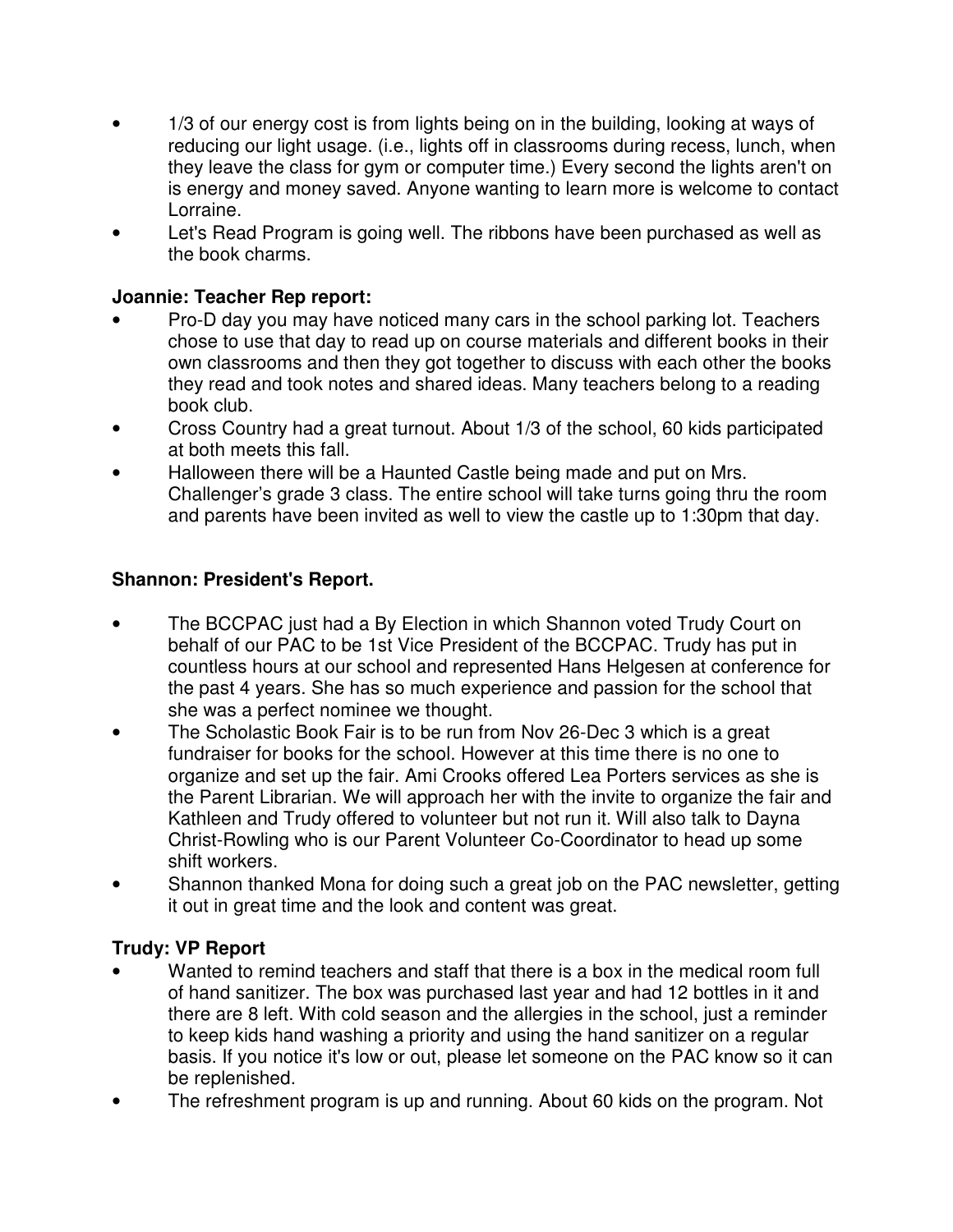one child drinking juice! Pretty even down the board with white vs. chocolate milk. Both Trudy and Kathleen went to the BCCPAC conference this past weekend and learned that chocolate milk has been proven just as healthy as white milk. Brought back a DVD on the subject that will be viewed at another time.

# **Wendy: Treasurer**

Budget has been put together to be discussed this evening.

# **Committee Heads:**

## **Danielle: Safe Arrival**

Was unable to attend but asked Trudy to pass along the program is up and running and if there are any new parents in the school that would like to sign up they are welcome to at anytime.

# **Kathleen: Fundraiser**

- Poinsettias were such a great success last year; we would like to run that fundraiser again. Everyone agreed that was a good one. Kelly Chasai actually organized it last year as the poinsettias were purchased through Hilltop Nurseries and Kelly who owns Down to Earth got a good deal on them for us. Kelly was not at the meeting but Kathleen motioned that we ask Kelly to head the fundraiser again this year, Ami seconded the motion and it passed. We will get back to you next month with Kelly's answer.
- Dance / Silent Auction Looking at some time in February. Can send out the sponsorship letters in January to all our business contacts. We were getting late in time so we tabled this topic to discuss in more detail in November.
- Briefly touched on the Spring Fair and looking at a Kettle Corn fundraiser. Again tabled until November.

# **Kyara: Emergency Preparedness:**

Will be sending a note home to parents along with a Ziploc baggie to put together a "Comfort Kit " for their child in the event of an emergency and their child will be at the school for a prolonged period of time in the event of an emergency or disaster. The school provides bottled water but suggestions for the comfort kits are items such as a note from their parents, a photo, a small stuffed animal or toy, book or travel game, a glow stick and a couple of snack items such as granola bars or fruit leathers. Hoping to have all kits back at the school by November 7th.

# **Mona: Newsletter**

In the next newsletter she will have a cut out section with all the PAC meeting dates and new start times on a list that can be cut out and posted at home so parents can plan ahead to try and get out to a meeting or two. Also looking at putting in a request form such as: " Yes I would like to attend BUT I need a babysitter, or I need a ride " Are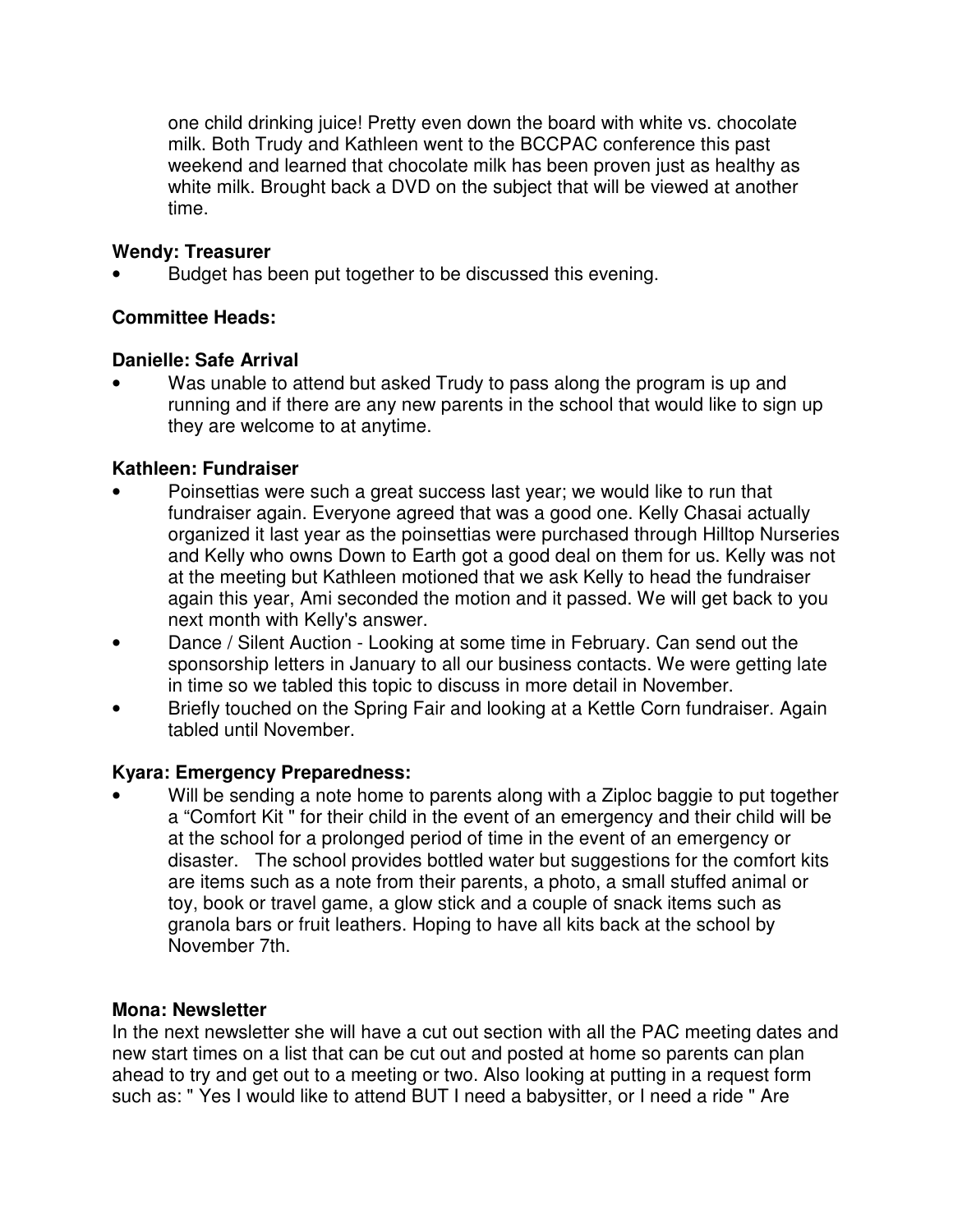parents NOT coming because they cannot find sitters or rides? See if there is any interest with the feedback section to go home on the topic.

## **Ami: Secretary**

No report

## **Ami: Bingo Rep**

In Hall hours will be Nov 13th from 7-8:30. Mona putting a note in the newsletter to let parents know this is Hans Helgesen's allotted sponsor hours designation and any support would be greatly appreciated that night during those hours!

## **New Business: The BUDGET!**

- Regular Account: \$8225
- Gaming Account: \$7505
- Each category was discussed as to what the money goes towards.
- Emergency Preparedness: Water, Ziploc bags, non perishable food, emergency supplies
- Fresh Fruit: Fruit and Vegetables to be distributed to the children twice a week for the entire year. (Thrifty foods smile card money received this year will pay for most or all of next year's fresh fruit program)
- Gifts: It was unclear at the end of June if any teachers would be retiring at the end of 2009. So money has been set aside in case there is a teacher or T.A. leaving. Again this money can be used elsewhere if not needed.
- PAC Needs: refreshments for PAC meetings, binders, printer cartridges
- Principals Discretionary: social responsibility and let's read charms and a small amount for her to use at her discretion. Principal has not received their budget allowance from the school district so cannot share their costs with us at this time.
- Website: cost to run the site and pay the monthly online bill.
- Special Requests:

Grade 6 year end fieldtrip to Camp Thunderbird

D.I.

Monitor Swims: cost of the bus / pool time

Beach Day: cost to bus the entire school to Witty's beach and back

**Parent Education**: This is the cost to send 2 representatives from Hans Helgesen to be heard at the BCCPAC conferences in Vancouver. It was motioned and passed at the September meeting to allocate \$2000 this year for those conferences. ( \$1000 each trip ) The representatives that attend bring back valuable insight to what other schools are doing in the province and how they implement policy and procedures in their schools. They also attend many workshops on many useful topics which in turn they come back and share with the school, parents and PAC. \*\* There was a LOT of discussion on the money set aside for this particular portion of the budget. Stephanie strongly disagreed with the amount of money put aside for PARENT education. She believes all the money should be spent on the children and she wanted to see \$1500 of the \$2000 allocated moved into other areas (such as bus costs for field trips, etc). As we had already motioned last month to spend the money on conference and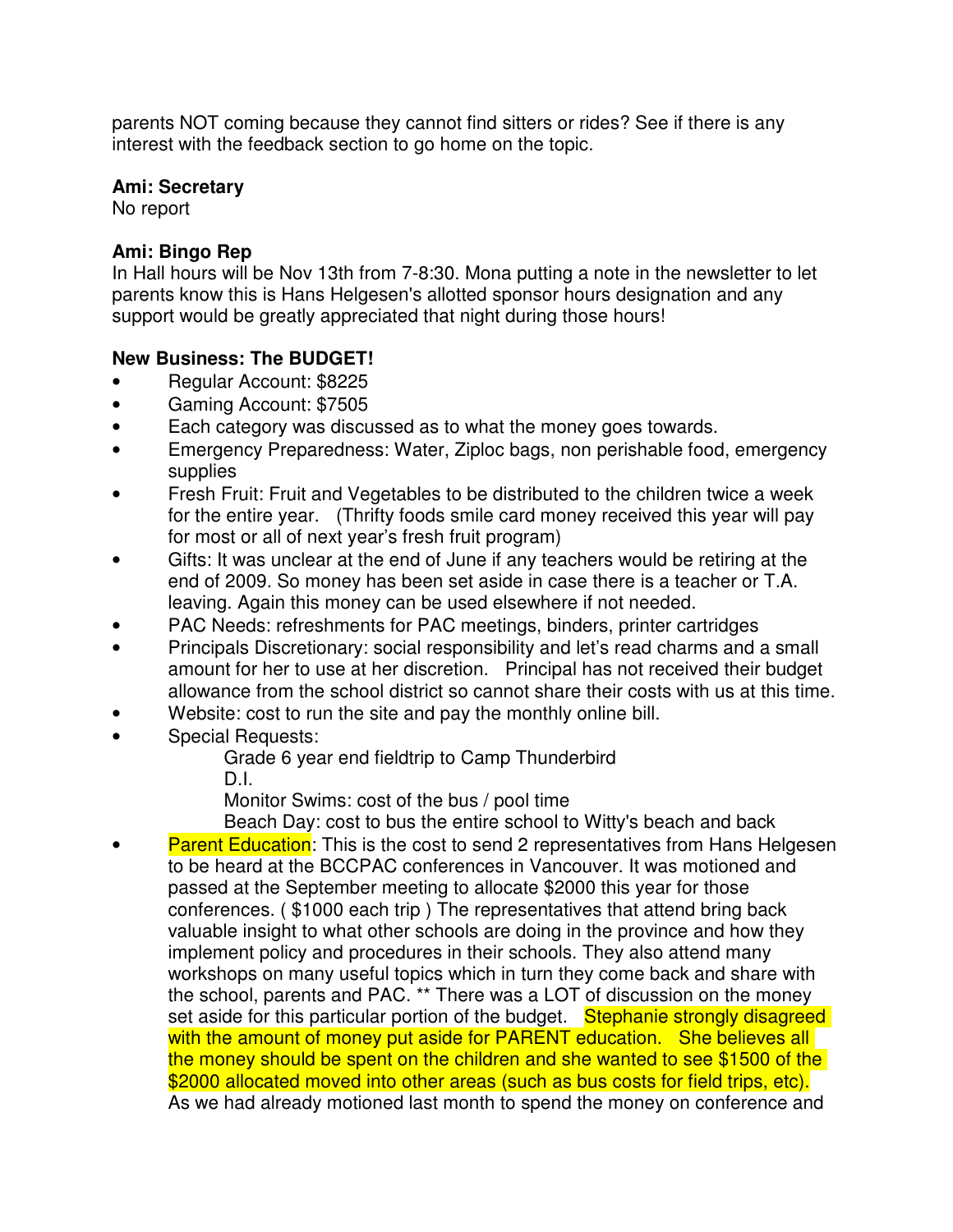Trudy and Kathleen had already attended one of the two conferences, a motion was made to move the left over \$800 from the Parent Education fund into the contingency fund. Kyara motioned we move the \$800 until we verify whether SPEAC will fund the BCCPAC AGM costs for two parents to attend in May, Trudy seconded the motion. This raised the contingency fund from \$500 to \$1300. All approved. Stephanie mentioned that SPEAC gives money to schools to attend conference and Hans Helgesen should have come to a meeting and asked for funding. Stephanie said that SPEAC has NEVER denied funding to any PAC that wanted to attend conference, but she could not tell us how much Hans Helgesen would receive for such a request as SPEAC has not received their budget. If SPEAC will indeed pay for our parents to attend the conference and AGM then we will gladly remove Parent Education from the budget in the future and move the funds elsewhere. Trudy pointed out to Stephanie that if SPEAC does not turn any PAC down for funding, then why doesn't every school have a representative at the conference. When it comes down to it, it's because there is no funding. \*\* As well the Secretary forgot to put in the minutes that these funds were voted on in the September meeting. The PAC nominated Trudy Court and Kathleen Church to be the members sent to conference supported by PAC dollars and Kyara made the motion but also added that we allocate \$1000 per conference to come from our budget. This motion was passed by all attending members of September's meeting (which Stephanie did not attend). It was stressed that this point should have been noted in the past minutes which the secretary apologized for accidentally omitting.

- Fieldtrips: bus costs, rental of pool time or program attended
- Let's Read: cost of ribbons and charms, books
- Memberships: BCCPAC, Sports Council ( to attend district meets )
- Bursary: to be awarded to a graduating past Hans Helgesen Student
- Sports/Playground Minor: replace old gym equipment ( i.e. old bent hoola hoops, hockey sticks etc )
- Partners Program: Again another discussion. When budget was made this was going to be a 3 evening course so it was going to cover costs for entertaining the kids (snacks, movie etc) while the parents were learning. Now this program is going to be offered in the afternoons. Ann (our acting principal) will look further into what costs will be incurred with this program and get back to us. The funds were approved but if they are not going to be spent as they were originally intended then Ann will have to request permission to use the funds in a different way.
- Assemblies: Performances throughout the year: speakers, musicians, actors
- Music: repairs to musical instruments and music listening CD's
- Crafts: Supplies / Cold glue guns
- Clubs: Cross Country: Fruit

 Track and Field: fruit, ribbons, participation charms District Meet: Bus cost, fruit Skipping Club: skipping ropes Gardening Club: plants